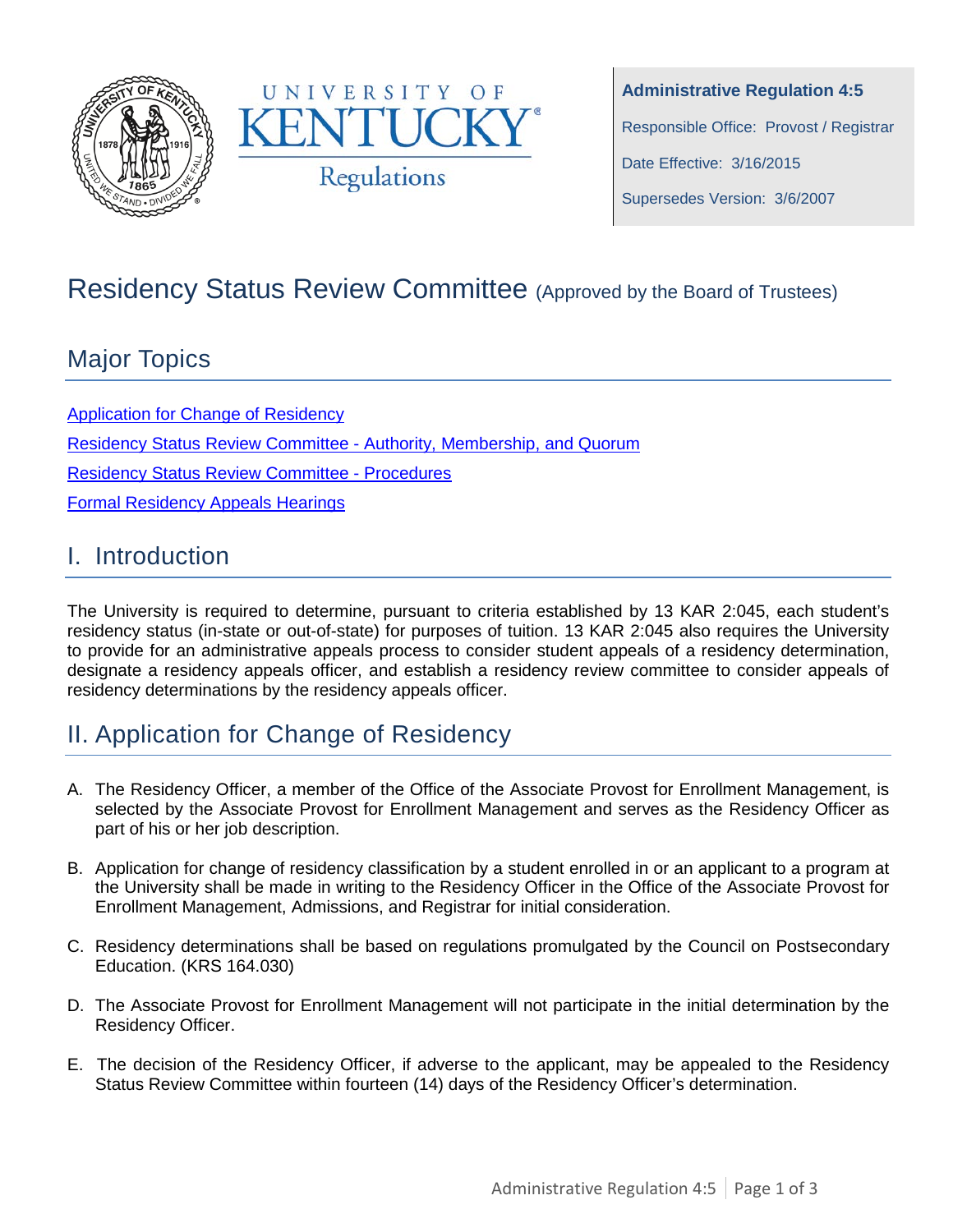### <span id="page-1-0"></span>III. Residency Status Review Committee – Authority, Membership, and Quorum

- A. The Residency Status Review Committee (Committee) shall consider appeals from students whose requests for change in residency status have been denied by the Residency Officer.
- B. The Committee shall have authority to establish procedural rules consistent with Governing Regulations and approved by the Provost and to schedule meetings.
- C. The Committee is appointed by the President and reports to the Provost.
- D. The Committee pool shall be comprised of nine (9) members:
	- 1. Three (3) members shall be recommended by the Provost from the faculty and staff, who may not be the Residency Officer.
	- 2. Three (3) faculty members shall be from those recommended by the University Senate Council. The University Senate Council shall recommend six (6) faculty members to the President, who will select the members of the Committee from those named on this list.
	- 3. Three (3) members shall be students recommended by the Student Government Association.
- E. The Chair shall be the Associate Provost for Enrollment Management, as an ex officio, nonvoting member. The Chair is responsible for facilitating the meeting and may designate an alternate Chair when necessary.
- F. Faculty and staff members shall have three-year appointments. The student members shall have a oneyear appointment. Members may serve consecutive terms.
- G. To hear residency appeals, the Chair of the Committee shall convene from the pool three (3) Committee members, including at least one student. Three (3) members shall be necessary for Committee action, and three (3) members shall constitute a quorum. A majority vote of the Committee members present shall be necessary for any decision.

### <span id="page-1-1"></span>IV. Residency Status Review Committee – Procedures

- A. The Provost shall provide professional and administrative support for the Committee, including but not limited to recording and preserving the minutes of meetings, processing applications on appeal, and presenting the applications at meetings.
- B. A student may be invited to attend or may request the opportunity to attend a meeting of the Committee that is considering his or her case by contacting the Chair of the Committee.
- C. The student may bring one advisor to the meeting. The role of the advisor shall be limited to providing advice to the student. Even if accompanied by an advisor, a student shall present his or her case and personally respond to inquiries from the Committee. In consideration of the limited role of an advisor and of the compelling interest of the University to expeditiously conclude the matter, a Committee meeting shall not, as a general practice, be delayed due to the unavailability of an advisor.
- D. The Committee shall base its decision on regulations promulgated by the Council on Postsecondary Education. (13 KAR 2:045) The applicant shall be notified in writing as to the Committee's decision on the applicant's appeal.